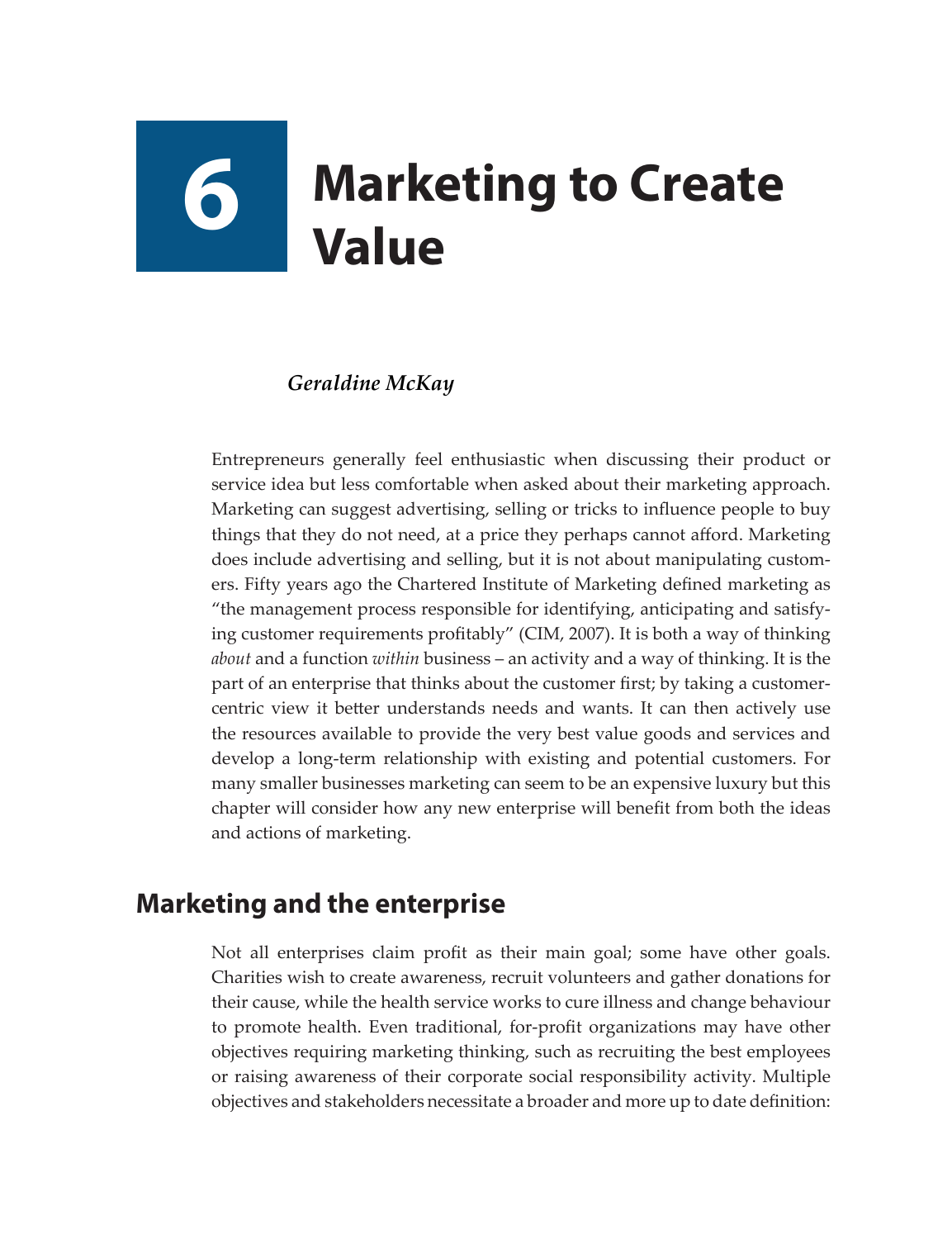Marketing is…the strategic business function that creates value by stimulating, facilitating and fulfilling customer demand. It does this by building brands, nurturing innovation, developing relationships, creating good customer service and communicating benefits. With a customer-centric view, marketing brings positive return on investment, satisfies shareholders and stakeholders from business and community and contributes to positive behavioural change and sustainable business future. (CIM, 2007)

Marketing has been incorrectly criticised for being transactional, focussing on creating an initial sale. Good marketing strives to create longer-term relationships, where value is consistently delivered for mutual benefit.

#### **Exercise**

What are the differences between the two CIM definitions? Can marketing as a way of thinking and and as an action be separated? What other definitions of marketing are used across the world?

#### **Which market?**

This fundamental question should be tackled by every business. Defining the market determines who the customers and competitors are. It involves identifying influential macro environmental factors and drawing the boundaries within which the business operates. Levitt (1960) suggested that companies were myopic (short-sighted) when defining their business in narrow product terms. The railroads in the US failed to see the impact that air travel or motoring would have on their business. Had they identified their business as transportation they may have seen the threat posed by substitutes. Companies like Apple take a broad view and see their business as more than the design and manufacturer of computers. A growing 10% of their revenue is now generated from digital content through the App store, iTunes and iCloud (Dredge, 2014; Apple, 2015).

## **Value and exchange**

Once an enterprise has determined which markets they wish to serve they need to think about how they can create value for customers. Fahy and Jobber (2012) identify four types of value:

 **Performance value –** the functional benefits achieved, i.e. what the product does, e.g. a mobile phone featuring new capabilities such as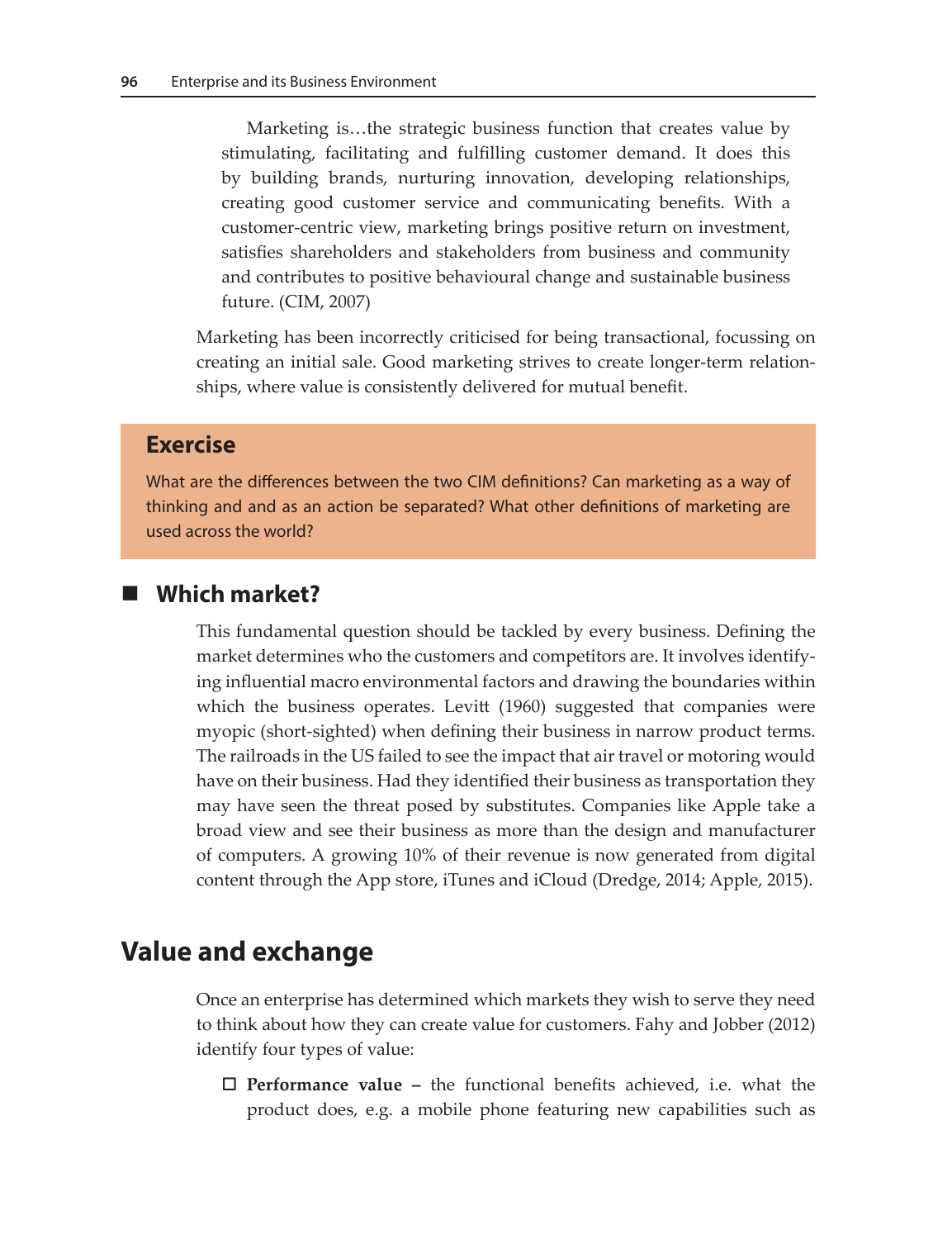holographic projection. Competitors may be able to copy these tangible features relatively quickly.

- **Emotional value –** the intangible benefits based on consumer perceptions and how the product makes them feel. This is not easily copied. Luxury branded goods fall into this category.
- **Price value** low prices and saving money. Aldi is an excellent example of a company benefiting from everyday low pricing (E.D.L.P.).
- **Relationship value** developed between a company and its customers, evident in personal services such as hairdressing. Many physical goods also add value by developing customer relationships (e.g. Moonpig, the on-line greetings card retailer sends reminders of birthdays and anniversaries).

As we can see, tangible or intangible offerings are valued where benefits are clear. Value creation is a two-way process and both the customer **and** the organization must benefit. An organization must fulfil its own objectives to continue creating customer value. Value is about exchange; at the simplest level customers exchange money for products or services and the business profits from this transaction. But not all exchanges are about money and profit (see Table 6.1).

**Table 6.1:** The nature of exchange

| <b>Enterprise</b> | <b>Provides</b>            | For              | Who exchange    | <b>Organization objective</b> |
|-------------------|----------------------------|------------------|-----------------|-------------------------------|
| <b>Bakery</b>     | Bread and<br>confectionary | Customers        | Money           | Profit                        |
| Bank              | Salary/wages               | <b>Employees</b> | Time and skills | Profit                        |
| Public hospital   | Healthcare                 | Citizens         | <b>Taxes</b>    | Improved community health     |
| Charity           | Training                   | Volunteers       | Time and skills | Widely available services     |

### **What does marketing do?**

If every employee thinks about how they personally can add value for the customer, the part-time marketer is born and the marketing department becomes obsolete (Gronroos, 1990). But the professional marketer offers various skills in research, managing and running promotional campaigns, assisting sales force activity, pricing and forecasting. They act as:

 **Customer champions**, representing customers in all decision making and reinforcing commitment to customer value